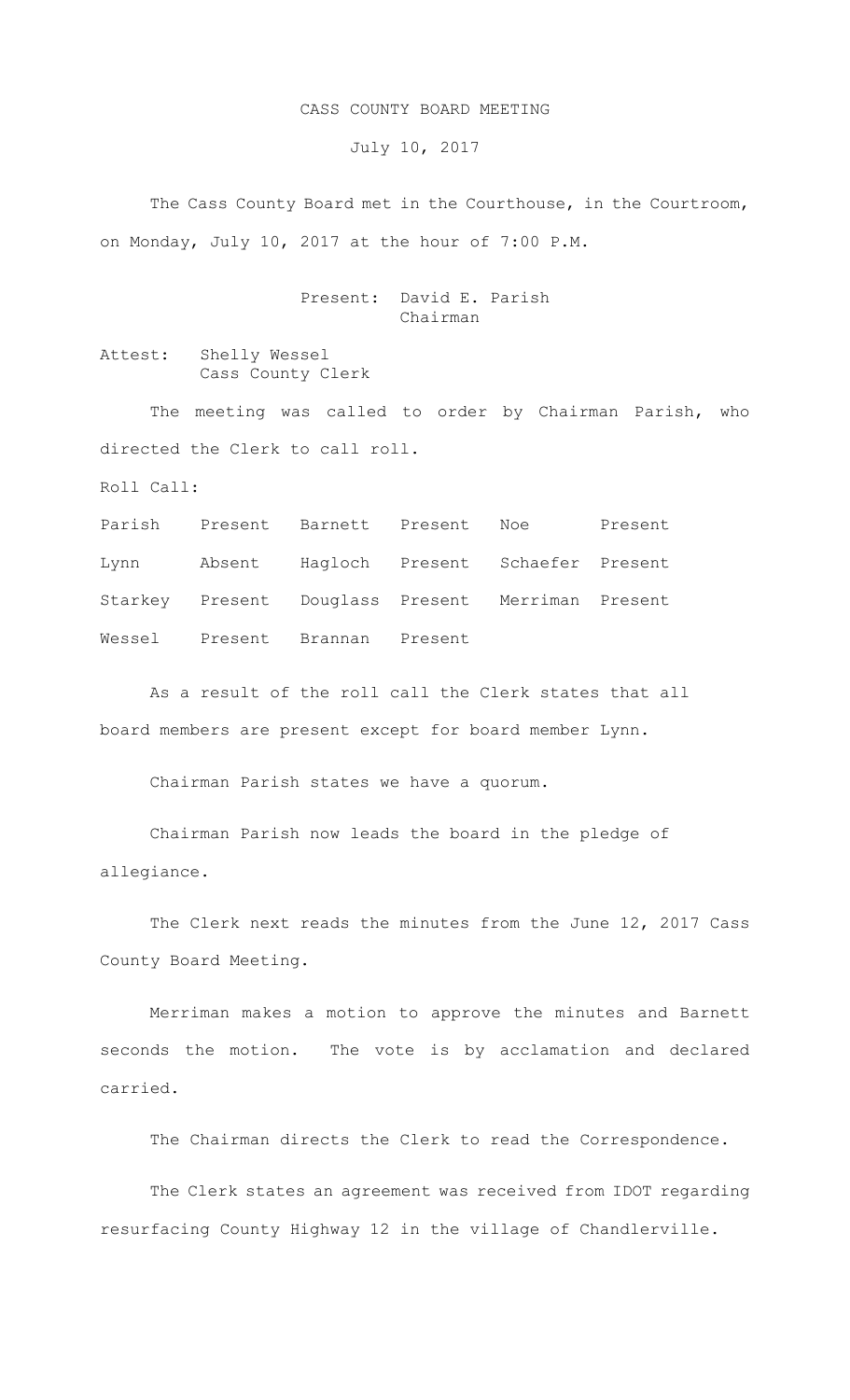The Clerk then thanks Tim Icenogle, Alex Bell, and Ott Wulf for their assistance with the shredding project.

The Clerk thanks Casey Miller for her help with the Mass Voter ID Mailout.

The Clerk then reminds the Board that budget meetings will be held July 21st beginning at 8:15 a.m.

The Clerk states Ross Blakeman will start as a full-time employee in August.

Chairman Parish next calls for reports from the standing committees:

Clerk Wessel, reporting for the Courthouse and Jail committee, reports the committee met on July 6 and approved all bills as presented.

Hagloch reports the Road and Bridge committee met on July 3 and approved all bills.

Merriman, Chairman of the Public Safety, Environment and Housing Committee, reports the committee met on June 26, 2017.

Merriman reports Animal Control met on June 22nd. Eleven dogs were picked up, five were returned to owners, two were adopted, and four were euthanized.

Merriman reports Cass Rural Water met on June 13th. The committee is working on obtaining funding for the Newmansville Road extension.

Merriman reports a special meeting was held regarding ambulance service on June 15. There is still interest with Mason County Ambulance Service but they have requested the county purchase a new ambulance every two years. The lower number of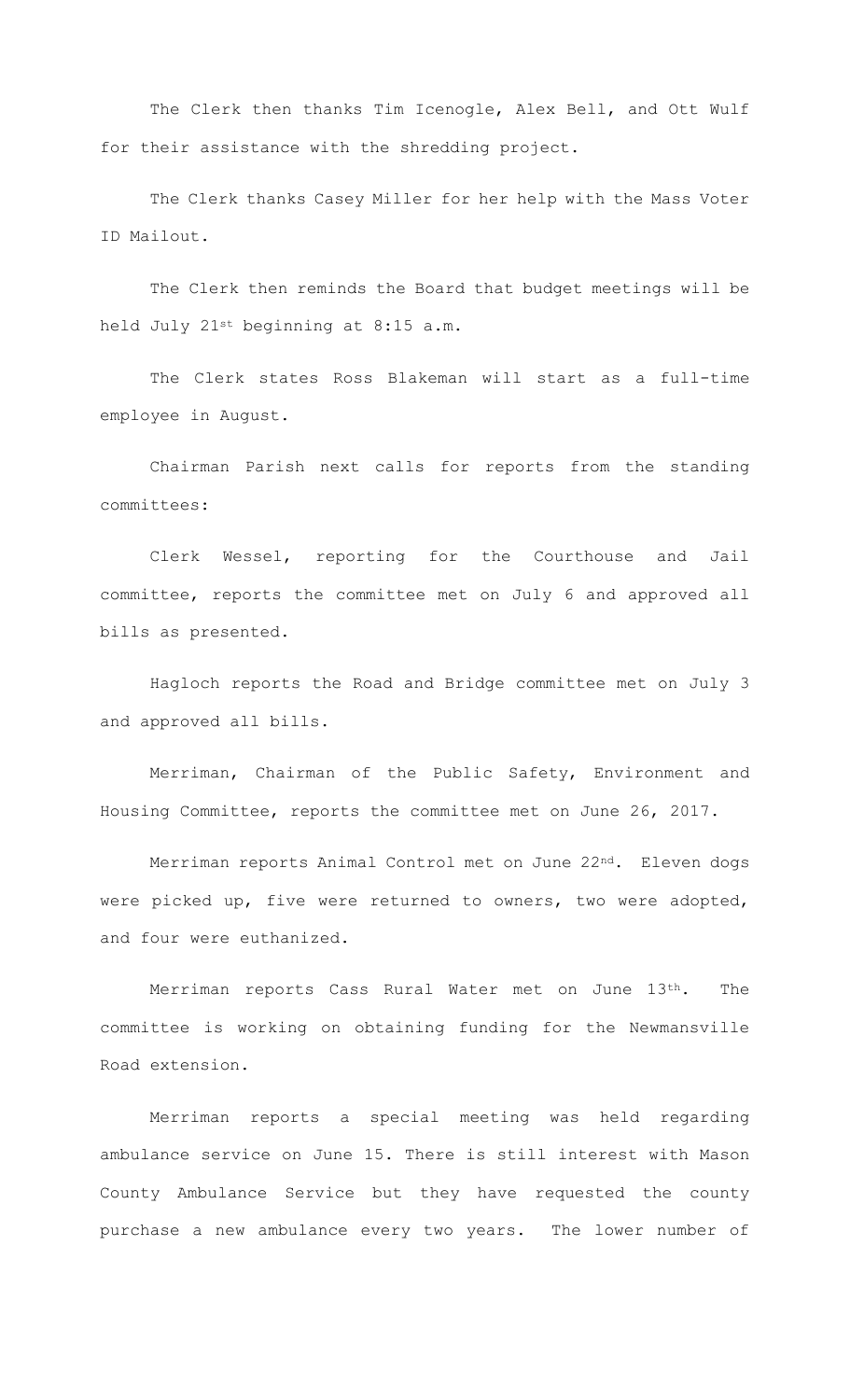calls in Cass County and purchasing a new chassis and transferring the box were discussed.

Brannan, reporting for the Health Board, reports the Health Department is working with Springfield Clinic on obtaining a rotating schedule for physicians.

Brannan, reporting for the Housing Committee, reports the committee met and had an executive session regarding the lawsuit.

Merriman, Chairman of the Supervisor of Assessments Committee, reports the committee met June 20. Allie is one class away from being a Certified Illinois Assessing Officer. The next meeting is scheduled for July 17.

Schaefer, liaison for Arenzville Rural Water, reports there are currently 271 members, including 210 paying customers. There was an 8% loss for the month. Officers were elected to the following positions: Joe Tate as President, Norman Werts as Vice-President, Bob Schaefer as Secretary, and Pam Christianson as Treasurer. Terry Bell was appointed as a new member.

Schaefer, reporting for Mental Health, reports the committee met and discussed funding. The State currently owes Mental Health almost \$500,000.

There are no reports from the following committees: Finance and Judiciary Legislative Liquor Control Economic Development Policies and Procedures Insurance and Bonds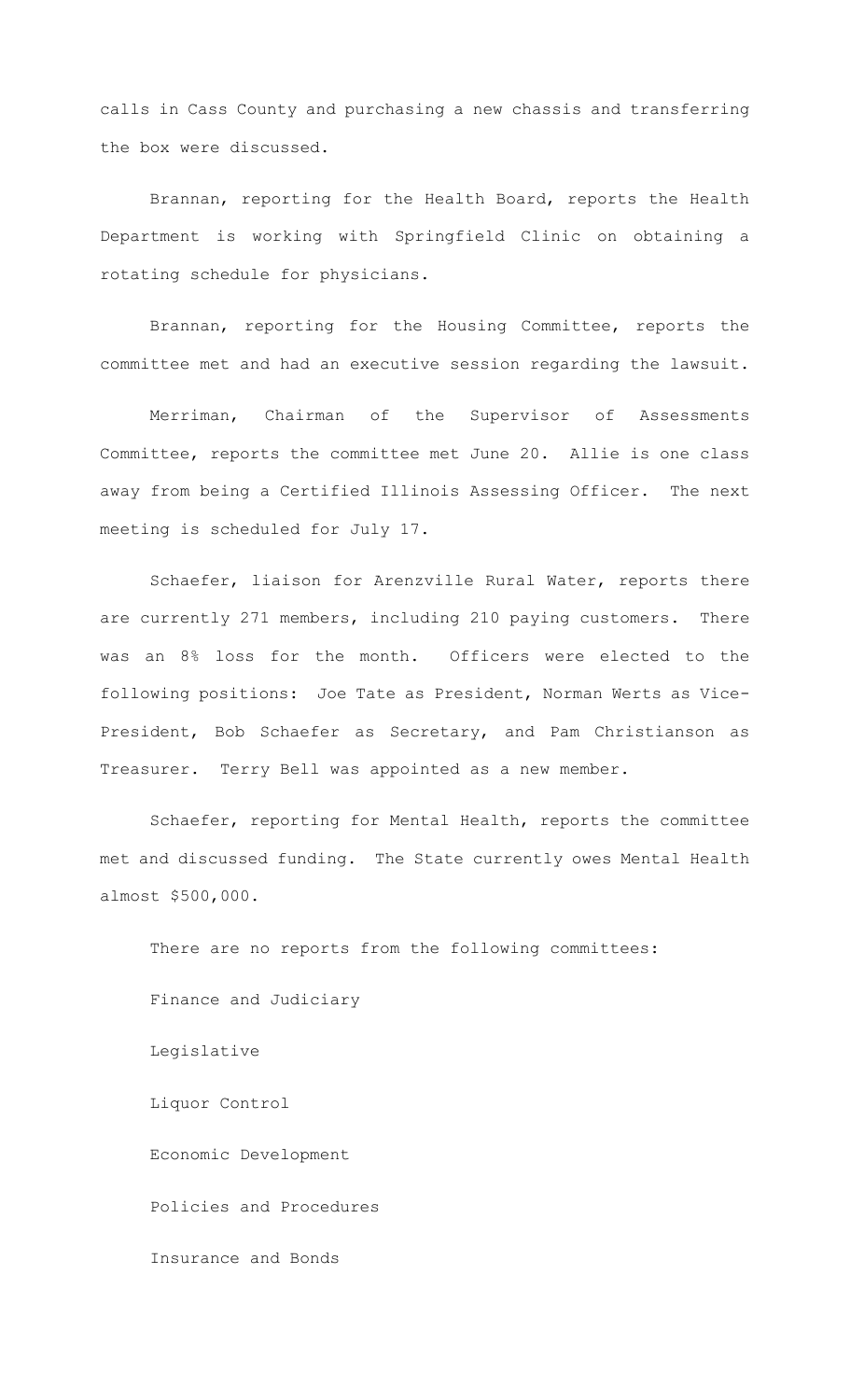O.E.D.C. Resource Conservation O.E.D.C. Tourism Beardstown T.I.F. Cooperative Extension MCS Community Services The Board next moves on to new business.

 $E - 9 - 1 - 1$ 

The Clerk presents the appointments to the Cass County Council on Aging Advisory Council. A motion to approve the appointment is made by Merriman and seconded by Douglass. The vote is by acclamation and declared carried.

The Clerk then presents the Cass County Trustee Resolution. A motion to approve the resolution is made by Barnett and seconded by Brannan. The vote is by acclamation and declared carried.

The Clerk next presents the Resolution declaring the County Clerk's Office Open for Election Purposes Only for the 2018 General Primary and General Elections. A motion to approve the resolution is made by Douglass and seconded by Hagloch. The vote is by acclamation and declared carried.

The Clerk next presents the 2018 Holiday Schedule. A motion to approve the Holiday Schedule is made by Noe and seconded by Brannan. The vote is by acclamation and declared carried.

The Clerk next presents the monthly reports for the Sheriff, Treasurer, Zoning Officer, Circuit Clerk, County Clerk,